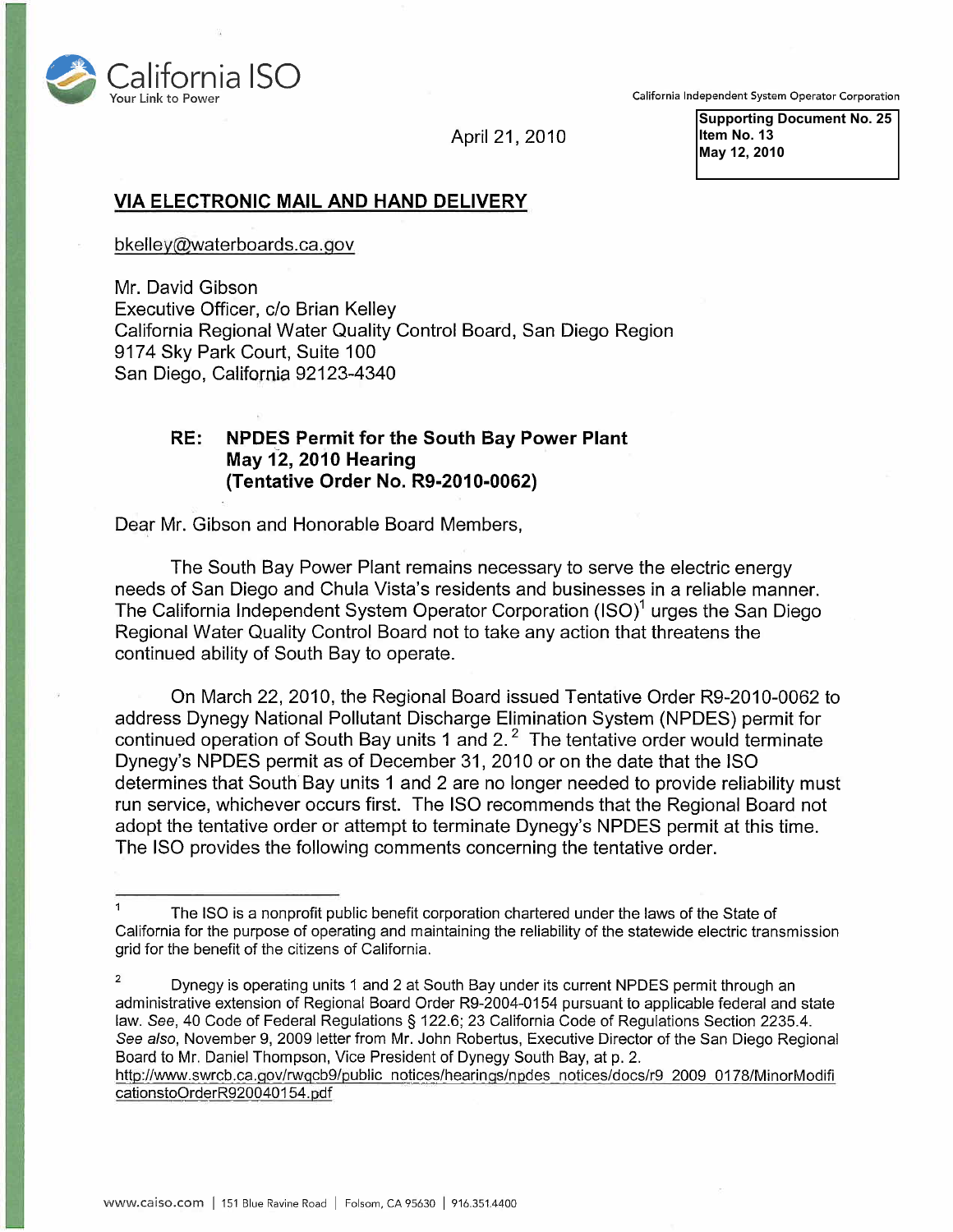Mr. David Gibson April 21, 2010 Page 2 of 4

First, under federal law, the Regional Board may terminate the current NPDES only for limited causes.<sup>3</sup> 40 CFR § 122.64 sets forth the following causes for terminating an NPDES permit during its term, or for denying a permit renewal application.

> (1) Noncompliance by the permittee with any condition of the permit;

> (2) The permittee's failure in the application or during the permit issuance process to disclose fully all relevant facts, or the permittee's misrepresentation of any relevant facts at any time;

(3) A determination that the permitted activity endangers human health or the environment and can only be regulated to acceptable levels by permit modification or termination; or

(4) A change in any condition that requires either a temporary or permanent reduction or elimination of any discharge or sludge use or disposal practice controlled by the permit (for example, plant closure or termination of discharge by connection to a POTW [Publicly Owned Treatment Works]).

The tentative order does not identify any of the reasons listed above for terminating Dynegy's NPDES permit. Indeed, the staff report attached to the tentative order finds allowing continued discharges under Dynegy's NPDES permit through the remainder of 2010 does not pose an unacceptable risk to human health or the environment.<sup>4</sup> Neither the staff report nor the tentative order reflects that permitted discharges will endanger human health or the environment beyond 2010. Accordingly, there are insufficient grounds to terminate Dynegy's NPDES permit.<sup>5</sup>

Staff Report dated March 22, 2010 regarding Dynegy South Bay at p. 24. http://www.swrcb.ca.gov/sandiego/waterissues/programs/npdes/southbay power plant/docs/updates 0 32310/SBPP Staff Report 2010. Final.pdf

 $\overline{\mathbf{3}}$ 40 CFR § 123.25 requires that states administering NPDES permits conform with the certain requirements, including the causes for terminating a permit during its term, or for denying a permit renewal application.

<sup>5</sup> The notice of public hearing issued in this matter states that Regional Board may adopt the tentative order or "may decide, after hearing all of the evidence and testimony, it is appropriate to terminate the Order earlier than its expiration date, notwithstanding staff's recommendation." As explained above, there is no noticed reason to terminate Dynegy's NPDES permit on December 31, 2010 or on an earlier date.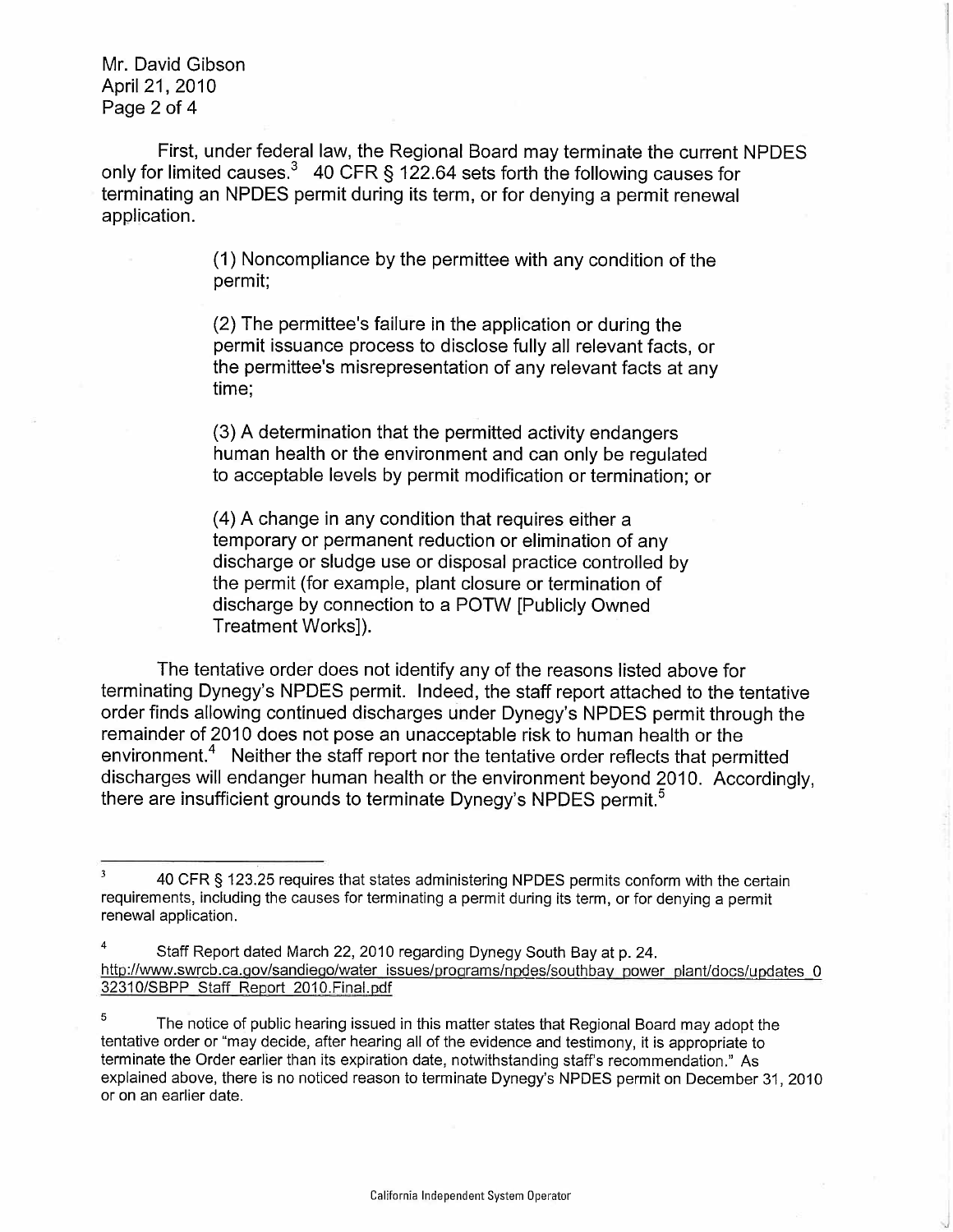Mr. David Gibson April 21, 2010 Page 3 of 4

Second, the tentative order also makes findings that are inconsistent with legal requirements applicable to NDPES permits. The tentative order states:

> [Dynegy' s NPDES permit] cannot be extended to allow discharges from Units 1 and 2 beyond December 31, 2010. Continued operations would require that a new permit be issued after notice and opportunity to comment and a public hearing."<sup>6</sup>

This finding is inconsistent with state regulations that allow for an extension of an NPDES permit under specific circumstances. Section 2235.4 of Title 23 of the California Code of Regulations provides:

> The terms and conditions of an expired permit are automatically continued pending issuance of a new permit if all requirements of the federal NPDES regulations on continuation of expired permits are complied with.

The Regional Board has no authority to modify this regulation or applicable federal regulations related to the continuation of expired NPDES permits.<sup>7</sup> The ISO understands that a condition of Dynegy's NPDES permit is that Dynegy is to cease discharges by December 31, 2010, but that condition in effect only sets the expiration date of Dynegy's permit. This condition cannot serve to modify the requirements of federal regulations for the continuation of expired NPDES permits.<sup>8</sup>

Third, the State of California Water Resource Control Board has issued a revised policy on the use of coastal and estuarine waters for power plant cooling. <sup>9</sup> Section E of the draft policy identifies milestones, including a final compliance date for the owner or operator of South Bay to implement best technology available as defined by the State Board's policy by December 31, 2012. Section 3.C of the revised policy provides:

> The Regional Water Boards shall reissue or, as appropriate, modify NPDES permits issued to owners or operators of existing power plants to ensure that the permits conform to the provisions of this Policy.

 $\boldsymbol{9}$ http://www.swrcb.ca.gov/water issues/programs/npdes/cwa316.shtml#otc

 $6$  Tentative Order R9-2010-0062 at paragraph 2. http://www.swrcb.ca.gov/sandiego/water\_issues/programs/npdes/southbay\_power\_plant/docs/updates\_0 3231 0/Rescission Order SBPP. Final.pdf

 $\boldsymbol{7}$ See generally, 40 CFR § 122.6.

<sup>&</sup>lt;sup>8</sup> 40 CFR § 122.6 essentially requires the permittee to submit a complete NPDES permit application in order to trigger continuation of a permit set to expire.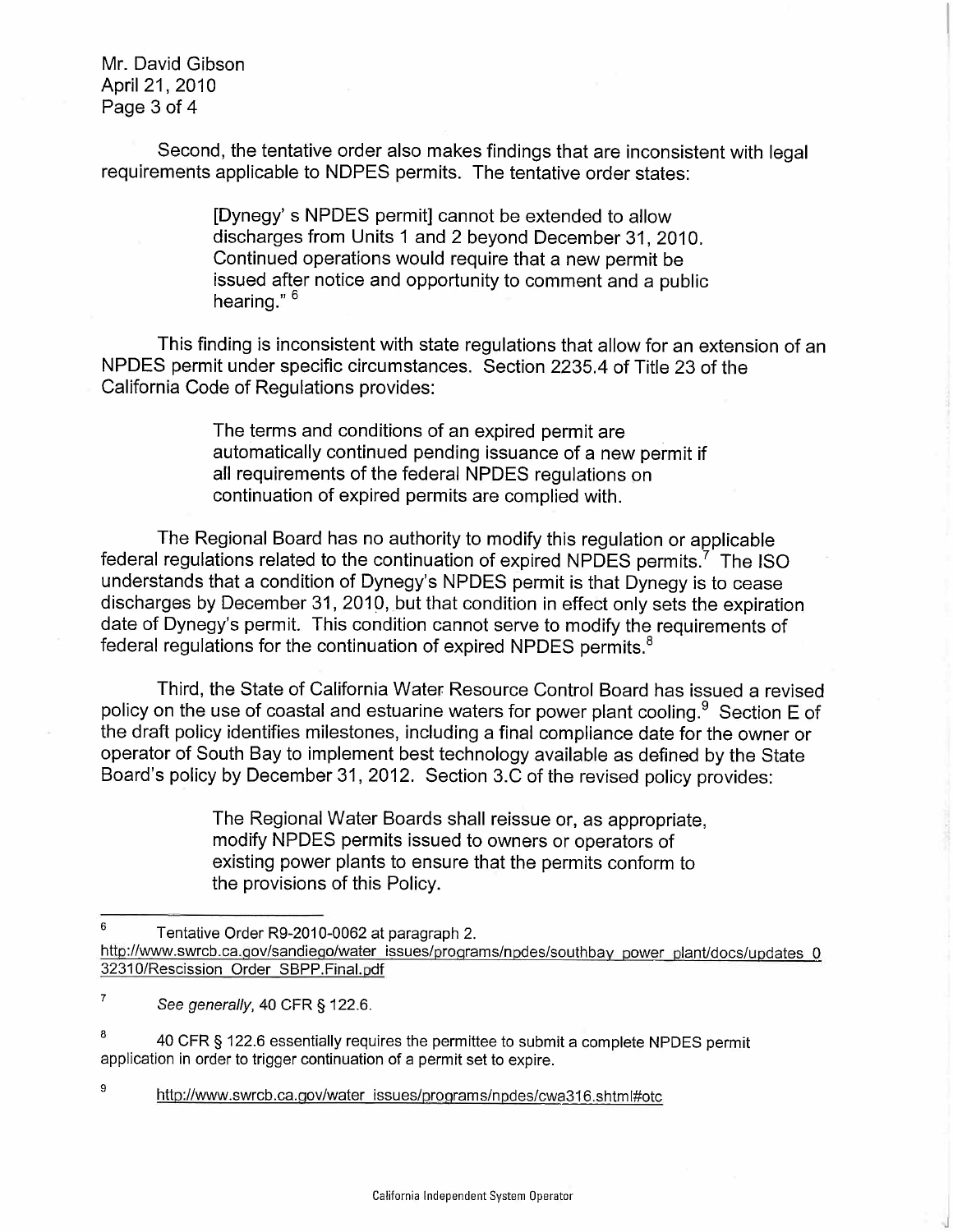Mr. David Gibson April 21, 2010 Page 4 of 4

The State Board is scheduled to consider adopting this policy at a public meeting on May 4, 2010. The ISO urges the Regional Board not to adopt a tentative order that may directly conflict with the State Board's policy as it applies to South Bay.

The ISO continues to work with San Diego Gas & Electric to identify potential resource options that would allow the South Bay units to retire before the Sunrise Powerlink transmission line becomes operational. We anticipate a more definitive assessment on the continued need for South Bay beyond 2010 later this year following the ISO's annual local reliability assessment. The ISO is aware of the widespread interest that exists to decommission the remaining South Bay units. This interest must be balanced with the need for local generation capacity to help manage grid reliability and significant events such as major transmission outages or fires.

Thank you for your consideration of these comments.

Respectfully, / Arcdrew Ulmer **- -t~,A ~%** 

Counsel California Independent System Operator **Corporation** 

cc: Margaret Rosegay, Esq. (via electronic mail) Ms. Laura Hunter (via electronic mail) Bart Miesfeld, Esq. (via electronic mail)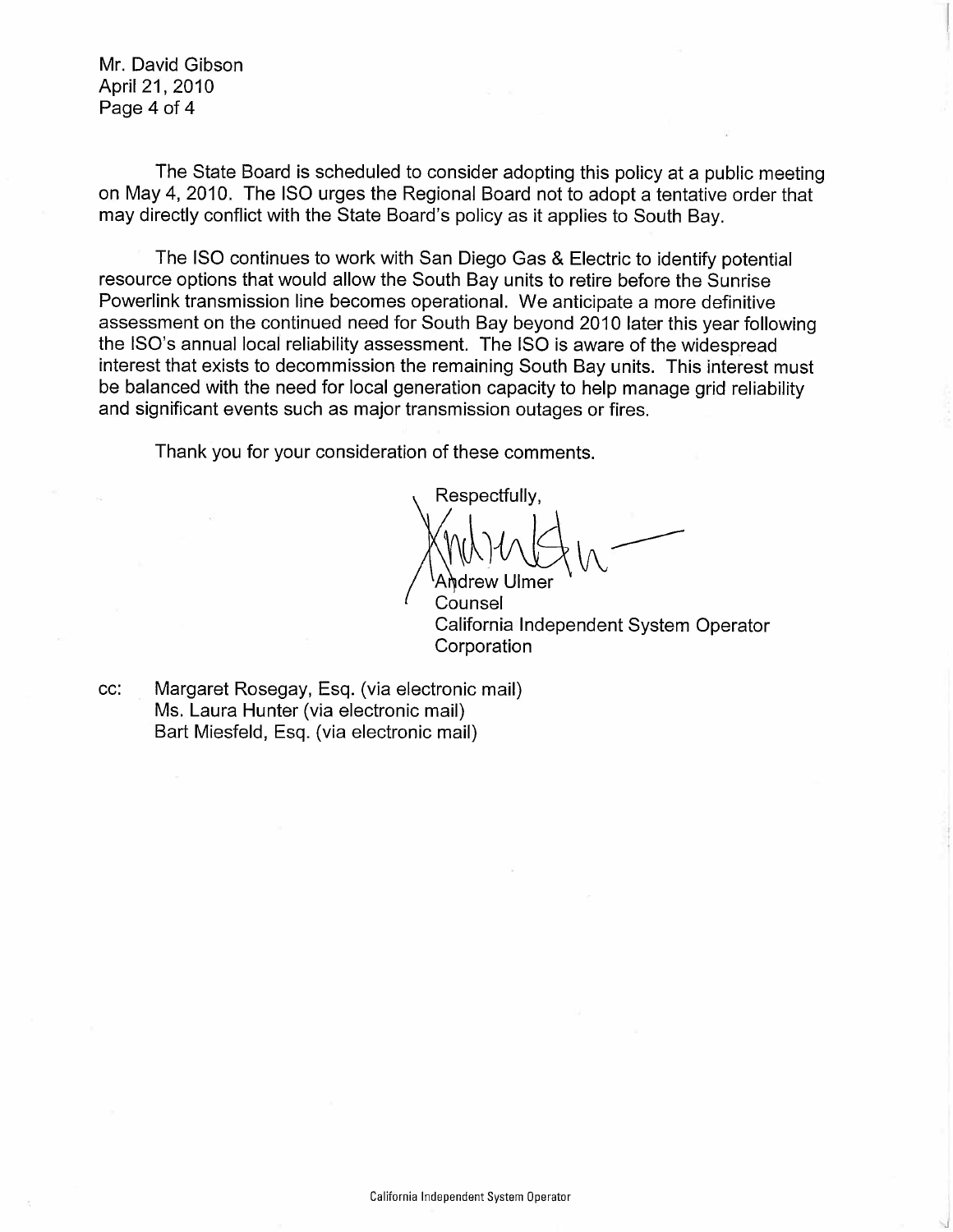# **CERTIFICATE OF SERVICE**

I hereby certify that I have served the foregoing document upon all of the parties listed on the attached service list via electronic mail.

Dated at Folsom, California this 21<sup>st</sup> day of April, 2010.

 *Jane L. Ostapovich* Jane L. Ostapovich